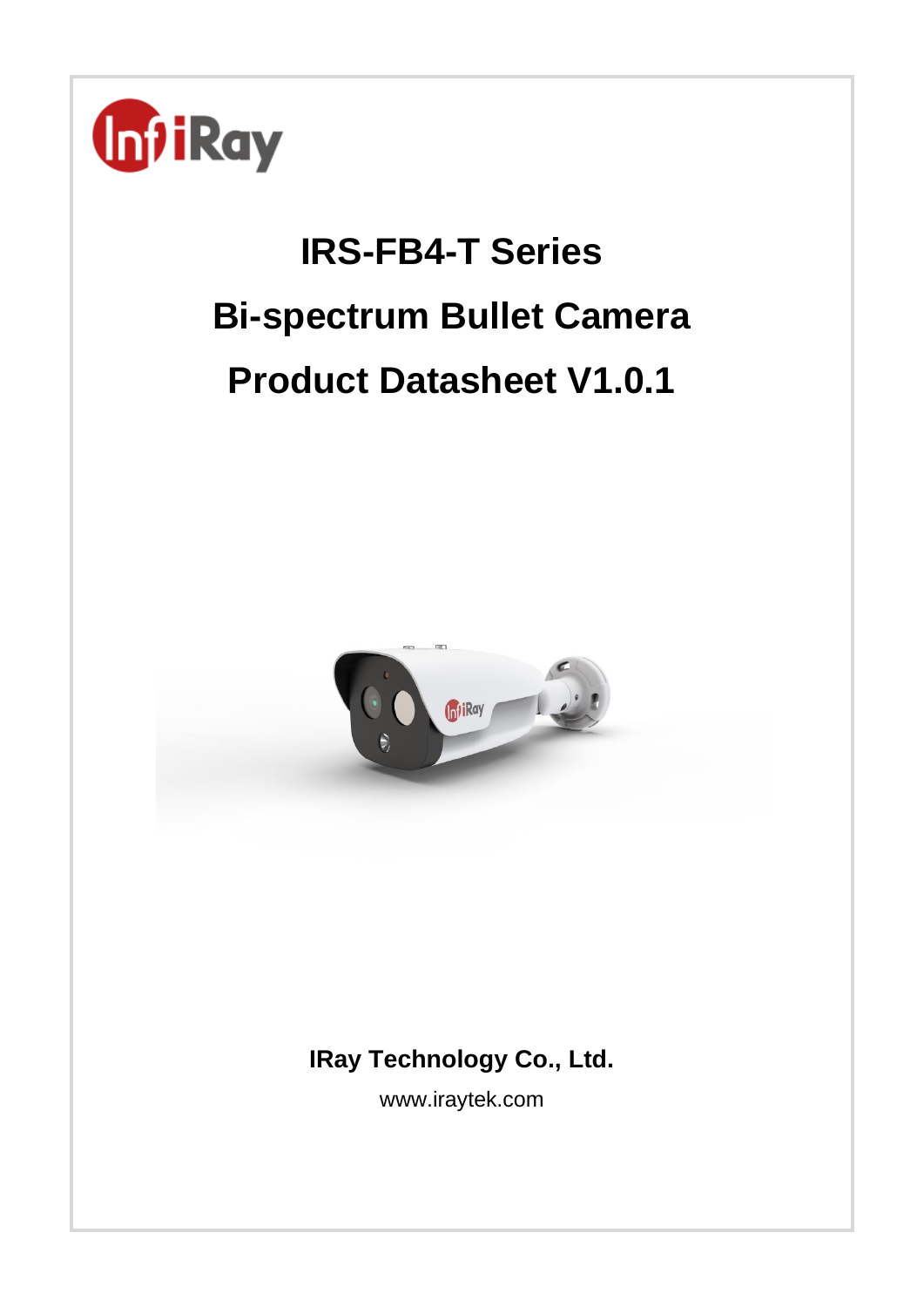

## **Contents**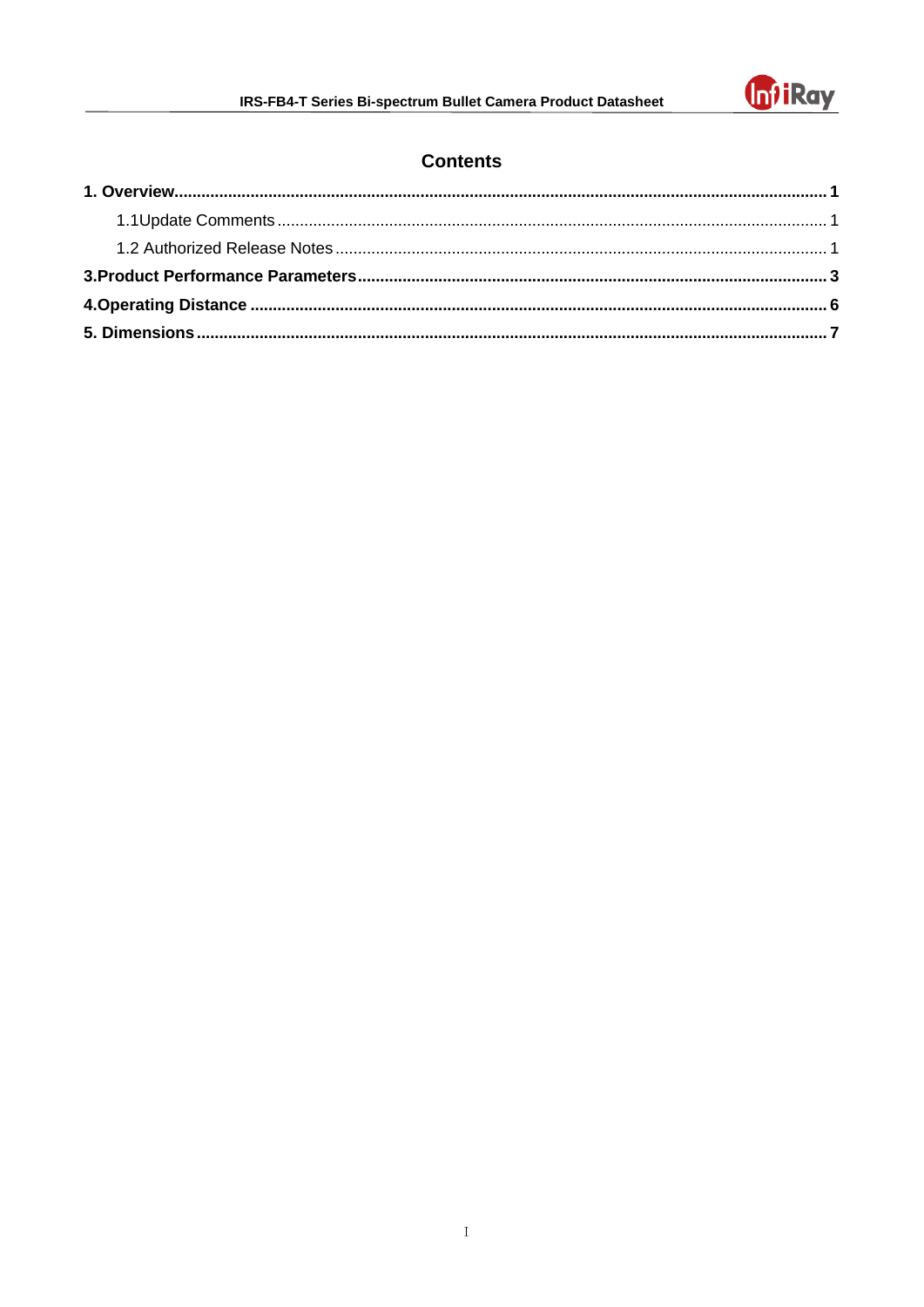

## <span id="page-2-0"></span>**1. Overview**

## <span id="page-2-1"></span>**1.1Update Comments**

This datasheet may be updated several times per year. Please contact us to get the latest datasheet.

## <span id="page-2-2"></span>**1.2 Authorized Release Notes**

The authorized release of this datasheet is the Chinese version. In case of disagreement due to translation errors, the Chinese version shall prevail. If there is any update in the future, the Chinese version will be revised first.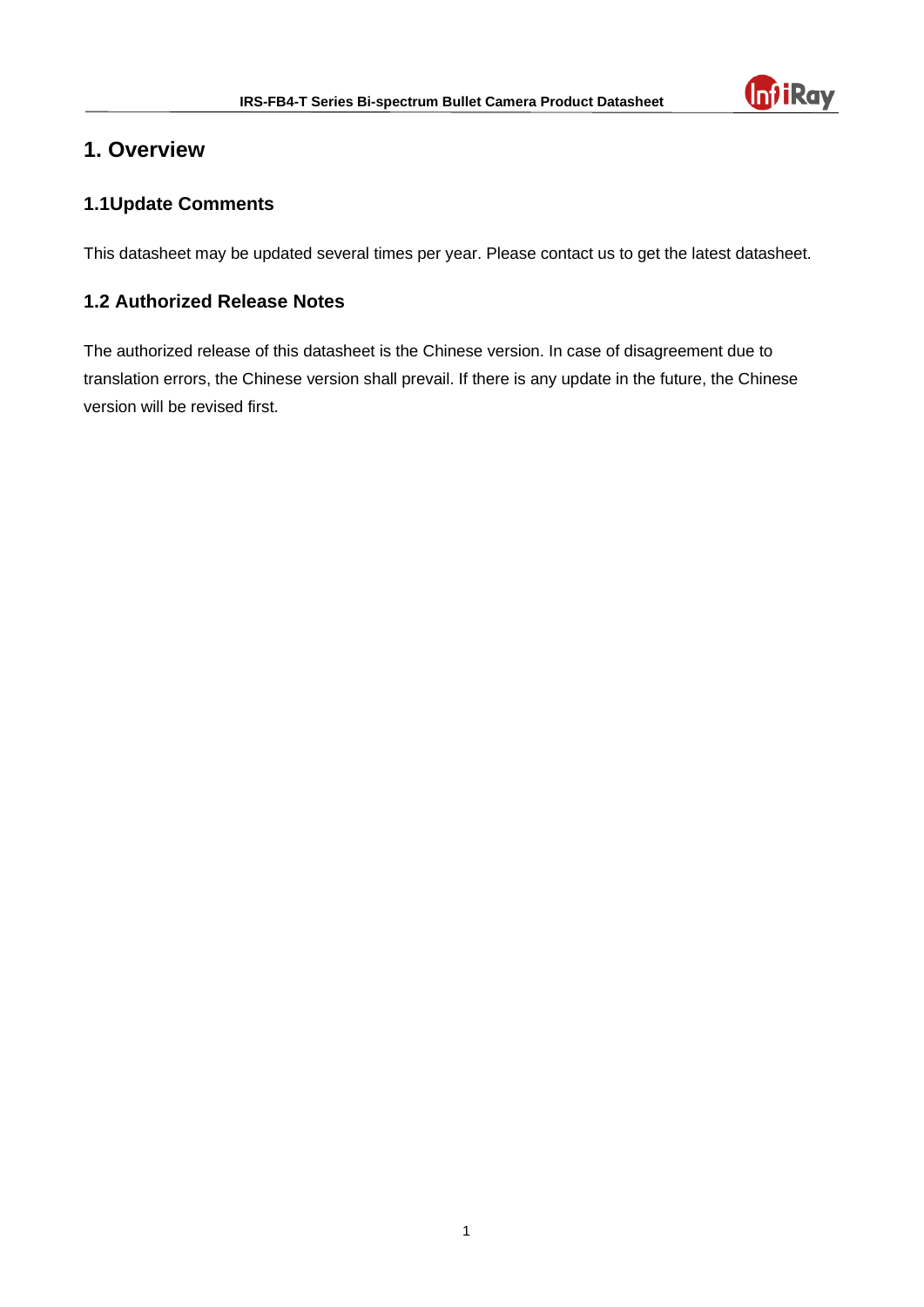

## **2.Product Description**

#### **General Description**

IRS-FB4-T Series Bi-spectrum Bullet Camera is a new-type thermal imaging net camera integrated with the functions of Internet remote monitoring, video server and high definition camera. The high-definition optical camera and advanced IR thermal imaging detectors are installed in this product, so it can realize the function of bispectrum shooting, and at the same time comprehensively collect the characteristic information of the monitoring scenes. It can also be widely used in the intelligent safety surveillance fields of indoor and outdoor environmental monitoring, perimeter prevention, industrial temp. measuring and fire alarm.

#### **Product Feature**

1. The latest InfiRay® 12  $\mu$  m IR thermal imaging detector, advanced IR vision algorithm, more distant and clearer image.

2.Function of front-end independent temp. measuring; installed with professional temp. measuring analysis tools and multiple linkage alarm rules; function of fire point detecting alarm.

3.Function of intelligent behavior analysis, such as regional invasion detecting, boundary violation detecting , entering and leaving area detecting and left items detecting, etc.

4.One-piece shell, with outdoor protection class IP66

5.ONVIF standard interface protocol supported, available SDK, secondary

development and third-party platform connection supported.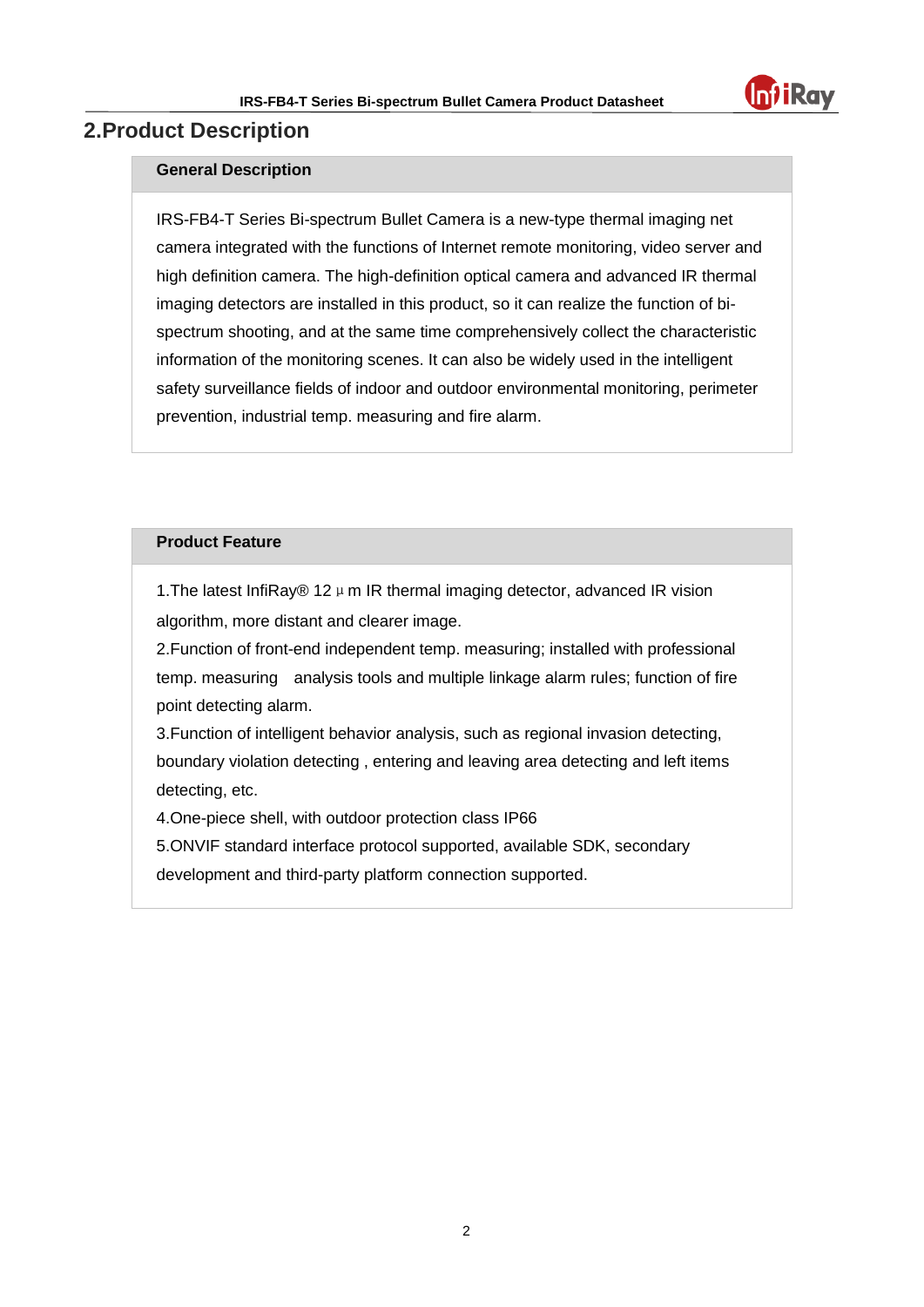

# <span id="page-4-0"></span>**3.Product Performance Parameters**

| <b>Product Model</b>     |                                                          |                                            |             |             |  |  |
|--------------------------|----------------------------------------------------------|--------------------------------------------|-------------|-------------|--|--|
| IRS-FB432                |                                                          | IRS-FB462                                  |             |             |  |  |
| <b>Thermal Module</b>    |                                                          |                                            |             |             |  |  |
| Detector Type            |                                                          | Vanadium Oxide Uncooled Focal Plane Arrays |             |             |  |  |
| Max. Resolution          | 384×288                                                  |                                            | 640×512     |             |  |  |
| <b>Pixel Pitch</b>       | $17 \mu m$                                               |                                            | $12 \mu m$  |             |  |  |
| <b>Spectral Range</b>    | $8 - 14 \mu m$                                           |                                            |             |             |  |  |
| <b>NETD</b>              | ≤ 40mk (@25°C, F#=1.0)                                   |                                            |             |             |  |  |
| Focal Length             | 9.7 <sub>mm</sub>                                        | 13mm                                       | 19mm        | 25mm        |  |  |
| <b>Field of View</b>     | $37.9^\circ \times 28.7^\circ$                           | 28.2°×21.3°                                | 22.9°×18.4° | 17.5°×14.0° |  |  |
| <b>IFOV</b>              | 1.753mrad                                                | 1.308mrad                                  | 0.632mrad   | 0.480mrad   |  |  |
| <b>Color Palettes</b>    | 18 color modes selectable such as                        |                                            |             |             |  |  |
|                          | Whitehot/Blackhot/Ironrow/Rainbow.                       |                                            |             |             |  |  |
| Image Fusion             | <b>Bi-Spectrum Image Fusion Enhancement</b>              |                                            |             |             |  |  |
| <b>Optical Module</b>    |                                                          |                                            |             |             |  |  |
| Image Sensor             | 1/2.7"2MP CMOS                                           |                                            |             |             |  |  |
| Resolution               | 1920×1080                                                |                                            |             |             |  |  |
| Focal Length             | 6 <sub>mm</sub>                                          |                                            |             |             |  |  |
| <b>White Balance</b>     | Available                                                |                                            |             |             |  |  |
| Day/Night                | Auto (IR-CUT)                                            |                                            |             |             |  |  |
| Noise Reduction          | 3D <sub>NR</sub>                                         |                                            |             |             |  |  |
| <b>IR Distance</b>       | IR fill-in light, max. distance >30 m                    |                                            |             |             |  |  |
| <b>Network</b>           |                                                          |                                            |             |             |  |  |
|                          | TCP,UDP                                                  |                                            |             |             |  |  |
| <b>Network Protocols</b> | ICMP, RTP, RTSP, DHCP, PPPOE, UPNP, DDNS, ONVIF, 802.1x, |                                            |             |             |  |  |
|                          | <b>FTP</b>                                               |                                            |             |             |  |  |
| Simultaneous Live        |                                                          |                                            |             |             |  |  |
| View                     | 6                                                        |                                            |             |             |  |  |
| <b>User Management</b>   | 3 levels: Administrator, Operator, User                  |                                            |             |             |  |  |
| Security                 | Authorized username and password;                        |                                            |             |             |  |  |
| Video                    | H.264/H.265                                              |                                            |             |             |  |  |
| Compression              |                                                          |                                            |             |             |  |  |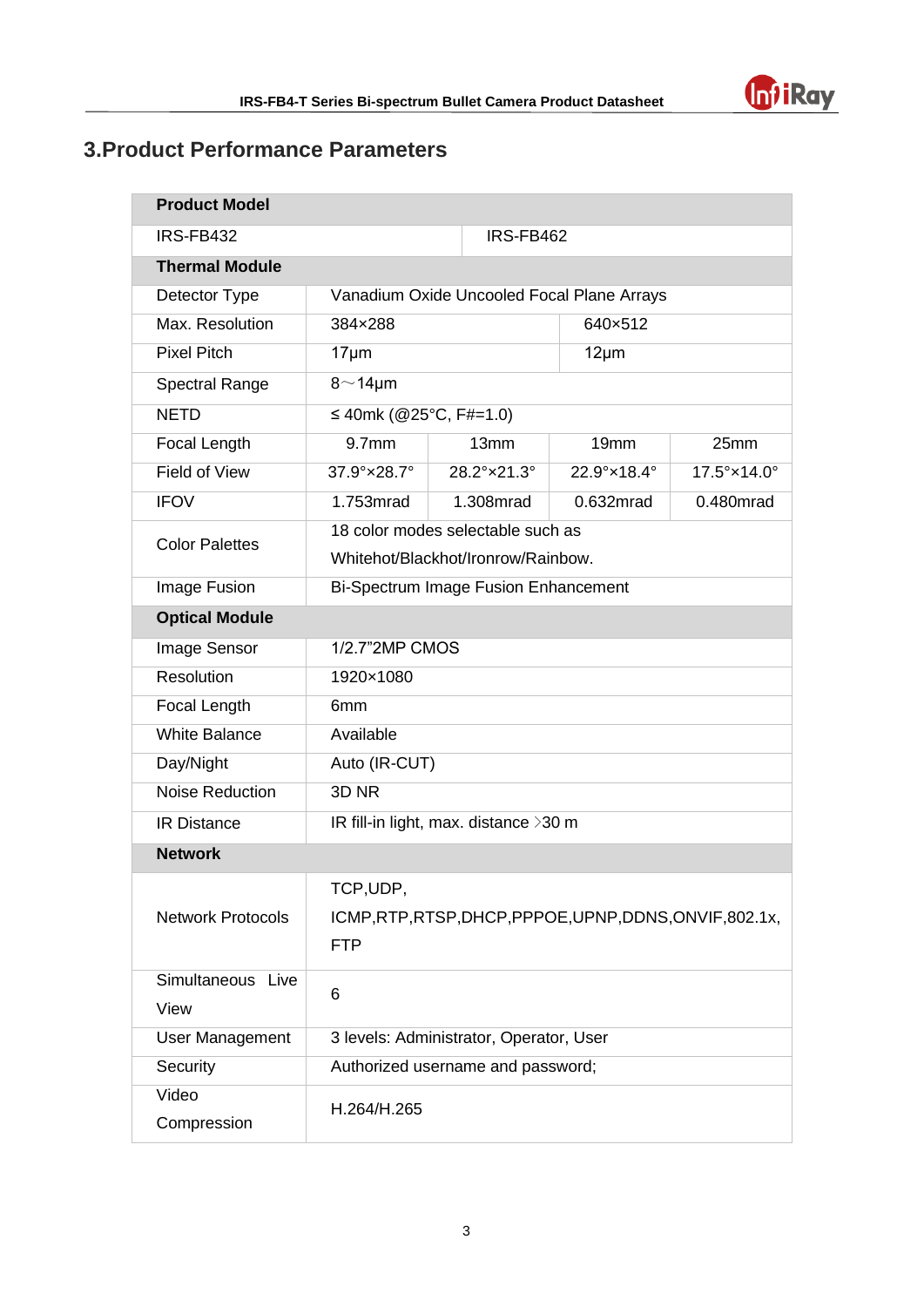

#### **IRS-FB4-T Series Bi-spectrum Bullet Camera Product Datasheet**

| Audio<br>Compression   | G.711u/ G.722                                                             |                        |  |  |
|------------------------|---------------------------------------------------------------------------|------------------------|--|--|
| <b>Video</b>           |                                                                           |                        |  |  |
| Max.Resolution         | 1920×1080 (Visual)                                                        | 1920×1080 (Visual)     |  |  |
|                        | 384×288 (Thermal)                                                         | 640×512 (Thermal)      |  |  |
|                        | Visual:                                                                   | Visual:                |  |  |
|                        | 50Hz:25fps(1920×1080)、                                                    | 50Hz:25fps(1920×1080)、 |  |  |
|                        | 25fps(1280×720)                                                           | 25fps(1280×720)        |  |  |
| Main Stream            | 60Hz:30fps(1920×1080).                                                    | 60Hz:30fps(1920×1080). |  |  |
|                        | 30fps(1280×720)                                                           | 30fps(1280×720)        |  |  |
|                        | Thermal:                                                                  | Thermal:               |  |  |
|                        | 50Hz: 25fps(384×288)                                                      | 50Hz: 25fps(640×512)   |  |  |
|                        | 60Hz: 30fps(384×288)                                                      | 60Hz: 30fps(640×512)   |  |  |
|                        | Visual:                                                                   | Visual:                |  |  |
|                        | 50Hz:25fps(704x576).                                                      | 50Hz:25fps(704×576)、   |  |  |
|                        | 25fps(352×288)                                                            | 25fps(352×288)         |  |  |
| Sub Stream             | 60Hz:30fps(704×480).                                                      | 60Hz:30fps(704×480).   |  |  |
|                        | 30fps(352×240)                                                            | 30fps(352×240)         |  |  |
|                        | Thermal:                                                                  | Thermal:               |  |  |
|                        | 50Hz: 25fps(384×288)                                                      | 50Hz: 25fps(640×512)   |  |  |
|                        | 60Hz: 30fps(384×288)                                                      | 60Hz: 30fps(640×512)   |  |  |
| <b>Smart Function</b>  |                                                                           |                        |  |  |
| <b>Fire Detection</b>  | Support                                                                   |                        |  |  |
| Temperature            | Range: -20°C~+550°C, Accuracy: ±2°C/±2%                                   |                        |  |  |
| Measurement            |                                                                           |                        |  |  |
| Temperature Alarm      | High temp. limits, low temp. limits and AVG temp. limit<br>supported      |                        |  |  |
| Malfunction            | Network disconnection; IP addresses conflict; SD card error               |                        |  |  |
| Detection              | (status or storage space)                                                 |                        |  |  |
| <b>Smart Detection</b> | Tripwire/intrusion/Abandon Detection                                      |                        |  |  |
| <b>Integration</b>     |                                                                           |                        |  |  |
| Communication          | 1-ch RJ45 10M/100M Self-adaptive Ethernet interface, 1-ch<br><b>RS485</b> |                        |  |  |
| Audio Input            | 1 channel                                                                 |                        |  |  |
| <b>Audio Output</b>    | 1 channel                                                                 |                        |  |  |
| Alarm Input            | 2-ch inputs                                                               |                        |  |  |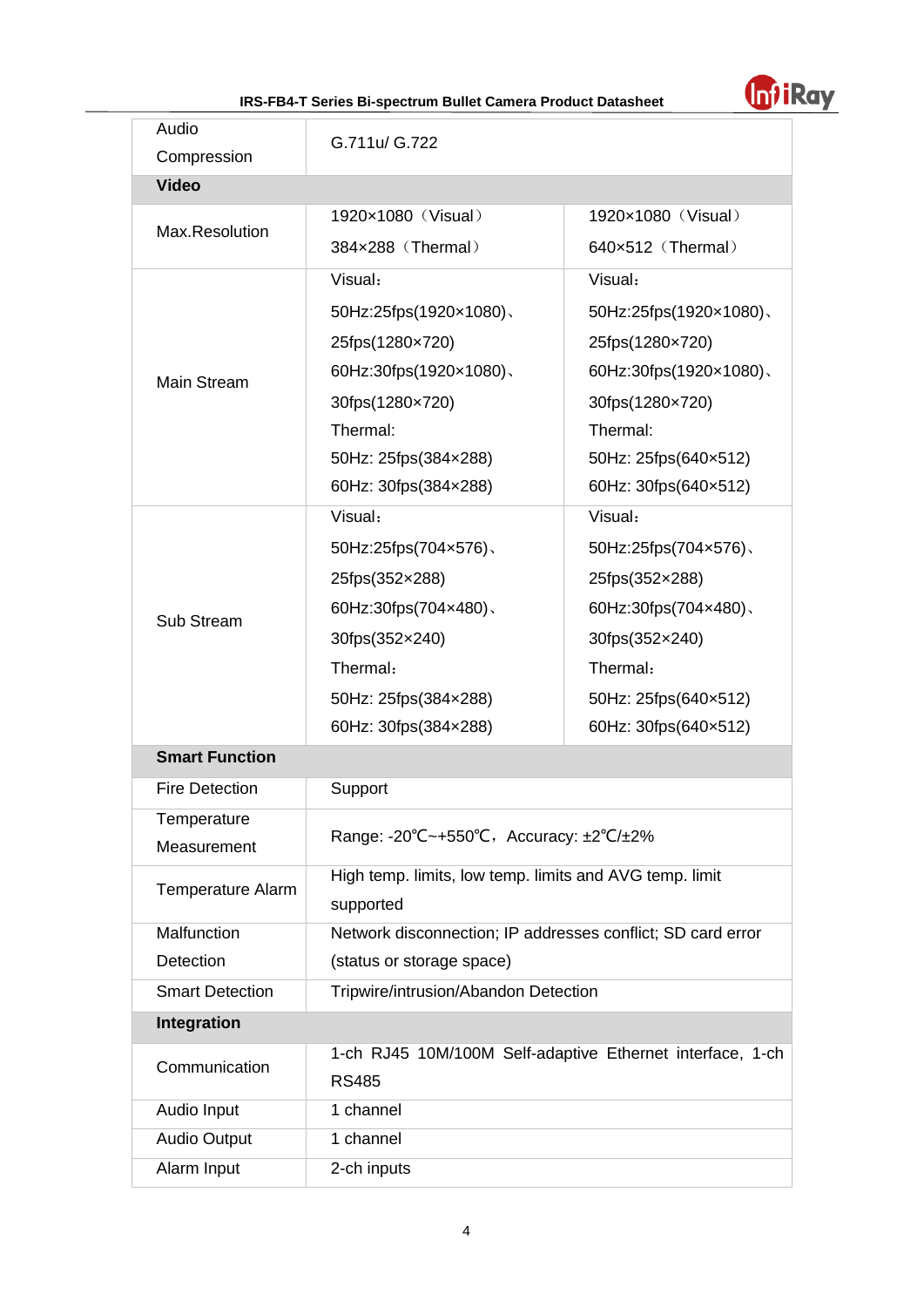

|  | IRS-FB4-T Series Bi-spectrum Bullet Camera Product Datasheet |  |
|--|--------------------------------------------------------------|--|
|  |                                                              |  |

| <b>Alarm Output</b>     | 1-ch output                                         |  |  |  |
|-------------------------|-----------------------------------------------------|--|--|--|
| <b>Video Output</b>     | 1-ch analog video output, support CVBS              |  |  |  |
| Memory                  | support Micro SD card (up to 64G)                   |  |  |  |
| <b>General</b>          |                                                     |  |  |  |
| Work                    |                                                     |  |  |  |
| Temperature/Humi        | $-40^{\circ}$ C $\sim$ +70 $^{\circ}$ C, RH $<$ 95% |  |  |  |
| dity                    |                                                     |  |  |  |
| <b>Protection Level</b> | <b>IP66 Standard</b>                                |  |  |  |
| Power                   | 12 VDC± 25%                                         |  |  |  |
| Power                   | max. 8W                                             |  |  |  |
| Consumption             |                                                     |  |  |  |
| <b>Dimensions</b>       | 319.5*121.5*103.6mm                                 |  |  |  |
| Weight                  | Approx. 1.8Kg                                       |  |  |  |
|                         |                                                     |  |  |  |

**Table 3.1 Product Performance Parameters**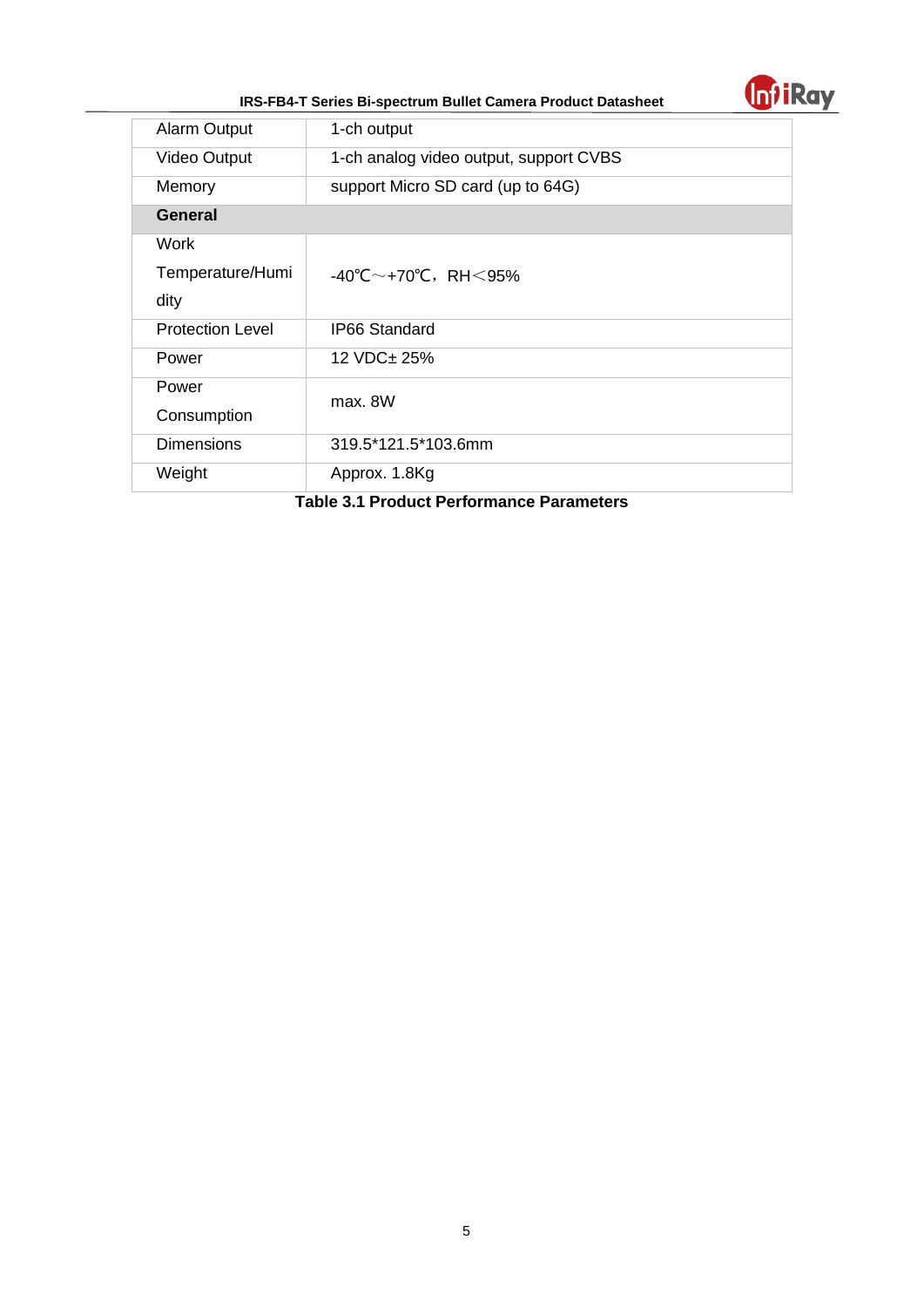

# <span id="page-7-0"></span>**4.Operating Distance**

The recommended distances of detecting, recognizing and identifying are as follows:

Target: Human (1.8×0.5m)、Vehicle (1.4×4.0m)

DD stands for Detecting Distance;

RD stands for Recognizing Distance;

ID stands for Identifying Distance

| Lens                   | <b>DD</b><br>(Vehicle) | <b>DD</b><br>(Human) | <b>RD</b><br>(Vehicle) | <b>RD</b><br>(Human) | ID<br>(Vehicle) | ID<br>(Human)   |
|------------------------|------------------------|----------------------|------------------------|----------------------|-----------------|-----------------|
| FB432<br>$(9.7$ mm $)$ | 875m                   | 285m                 | 219m                   | 71 <sub>m</sub>      | 109m            | 36m             |
| FB432<br>(13mm)        | 1173m                  | 382m                 | 293m                   | 96 <sub>m</sub>      | 147m            | 48m             |
| FB462<br>(19mm)        | 2428m                  | 792m                 | 607m                   | 198m                 | 303m            | 99 <sub>m</sub> |
| FB462<br>(25mm)        | 3194m                  | 1042m                | 799m                   | 260m                 | 399m            | 130m            |